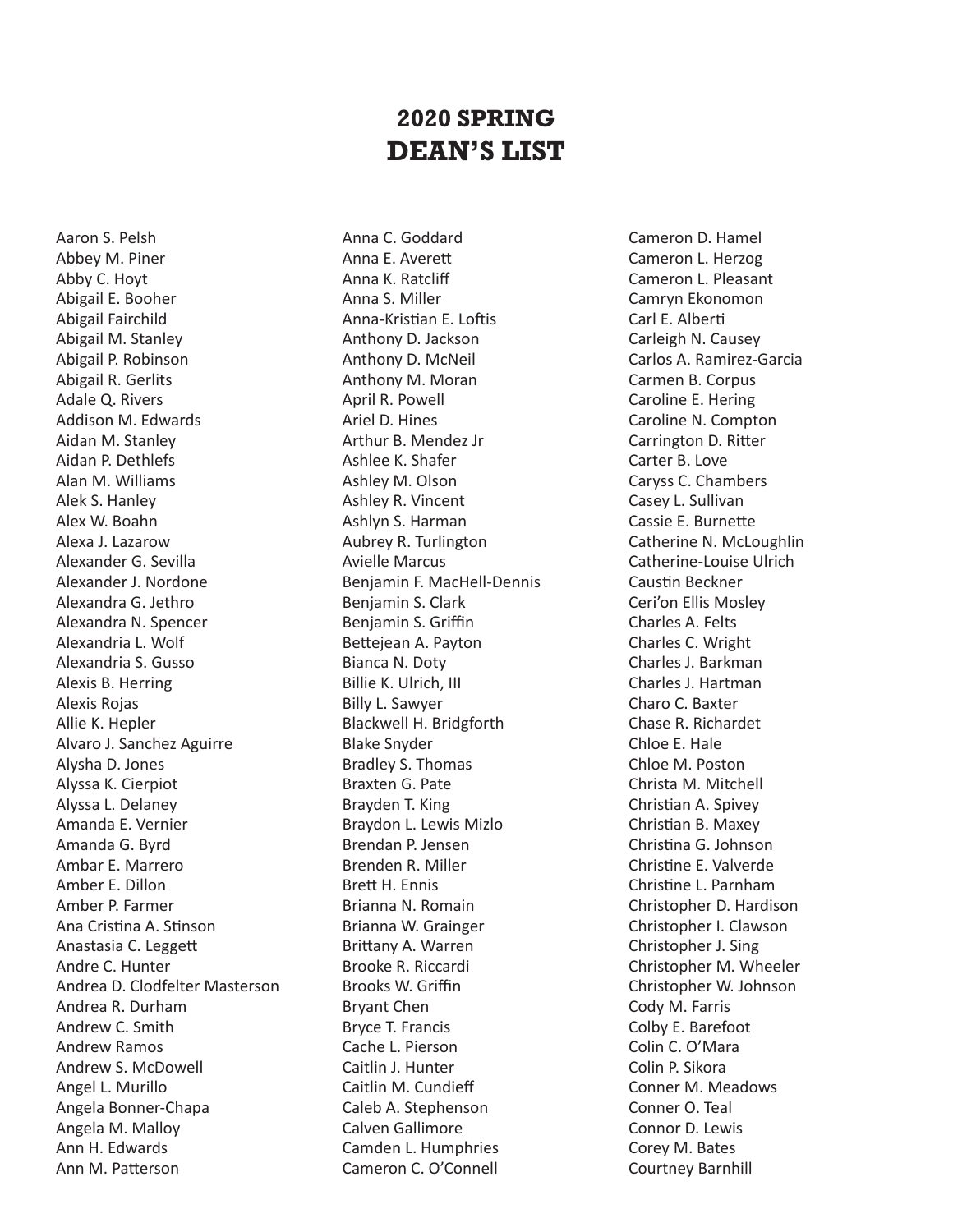Coy A. Pagliughi Dakari R. Johnson Dakota O. Smith Damon Incorvaia Daniel M. Nelson Danielle D. Milliner Danielle H. Evrley Danielle L. Swiss Danielle M. Romano Daryn B. Casteen David B. Tyler David J. Tucker Davison C. Turner Delainey Q. Leli Delia J. Garguilo Demarcus J. Johnson Denise R. Hicks Destiny M. Vandine Destiny P. Sherman Devon Bentley Dillan J. Edwards Dillon C. Mull Domonique P. Turko Doris M. Ballard Dorothy Briggs Douglas M. McClurg Drew A. Parinello Dustin P. Bailey Dylan A. McLean Dylan J. Fisher Dynesha C. Jackson Eaven D. Alvarez Edgardo Perez Eli W. Young Elisabeth A. Statler Elise J. Salerno Emanuel P. Peralta Emerson G. Hudson Emilie Burton Emily A. Klein Emily E. Steyskal Emily L. Devine Emily Munoz Emma Edwards Erica F. Taylor Erin M. Cima Eryn N. Geus Ethan A. Graves Ethan L. Lavalle Evan A. Warren Eve Adams Faith Hon Faith M. Taylor Fausto S. Chirinos Felicity Spear

Fernando A. Aldama Fernando R. Vazquez Francisco J. De Puente Gabriel L. Abbate Gabriel M. Johnson Garrett C. Hughes Garrett S. Perry Gavin T. Shults George J. Boyle George T. Cunningham Gerardo L. Maggioli Grace P. Ostrosky Grey R. Bellenkes Haileigh L. Cabral Hailey A. Holovnia Halen N. Mays Haley C. Mellon Haley C. Smith Hannah B. Mosher Hannah Broussard Hannah E. Davis Hannah G. Batt Hannah R. Edwards Hannah S. Hogan Hannah S. Kinlaw Hannah T. Taylor Harrison L. Smith Harrison M. Kruis Haven K. Lewis Hayden R. Pruitt Hendrik Vanasselt Heriberto Ramirez Holly D. Lines Hope M. Kennedy Hunter A. Ray Hunter A. Swinson Ian N. MacDonald Ian P. Thackrah Iley N. Fisher Isabel G. Covert Ivey M. Winberry Jack A. McLoughlin Jack B. Maple Jack R. Connolly Jack Ramsey Jackson S. Fox Jackson T. Hilbourn Jacob A. Carbuto Jacob B. Jones Jacob C. Smith Jacob E. Clewis Jacob E. Wieland Jacob M. Borneman Jake T. Lewis Jalin J. Cox

James L. Massey James R. Benjamin Janie M. Palmer Jared R. Curry Jasmin M. Norris Jasmine N. Watkins Jason C. Hager Jayson-Shane B. Santos Jazmynn L. Brown Jeanne M. Croom Jeff R. Peterson Jennifer S. Raby Jeremy C. Madden Jerino Sanchez Lopez Jerryd E. Jones Jesse L. Deda Jessica A. Watkins Jessica Elvegaard Jessica Sihler Jevin Rivenbark Jimmie E. Prevatt Jodie N. Harward Johanna G. Carey John A. Agostini John G. Burkee John G. Burkee, III John Schrettner Jonathan E. Sosner Jordan A. Waters Jordan Fischer Jordan L. Jasper Jorge F. Avila Joseph A. Lamonte Joseph B. Sylvia Joseph C. Pitonyak Joseph H. Matthiessen Joseph S. Galyean Joseph Small Joshua R. Ward Joshua S. Harrell Joshua T. Hickman Julia R. Petersen Julianna G. Russotto Juliona M. Jones Justin A. Houser Justin K. Hooper Justin L. Dalton Justin L. Tellar Justin P. Gibson Justin Pridgen Kaitlyn C. Lee Kalaya Hall Kaleb L. Weeks Kali Ward Kara E. Kube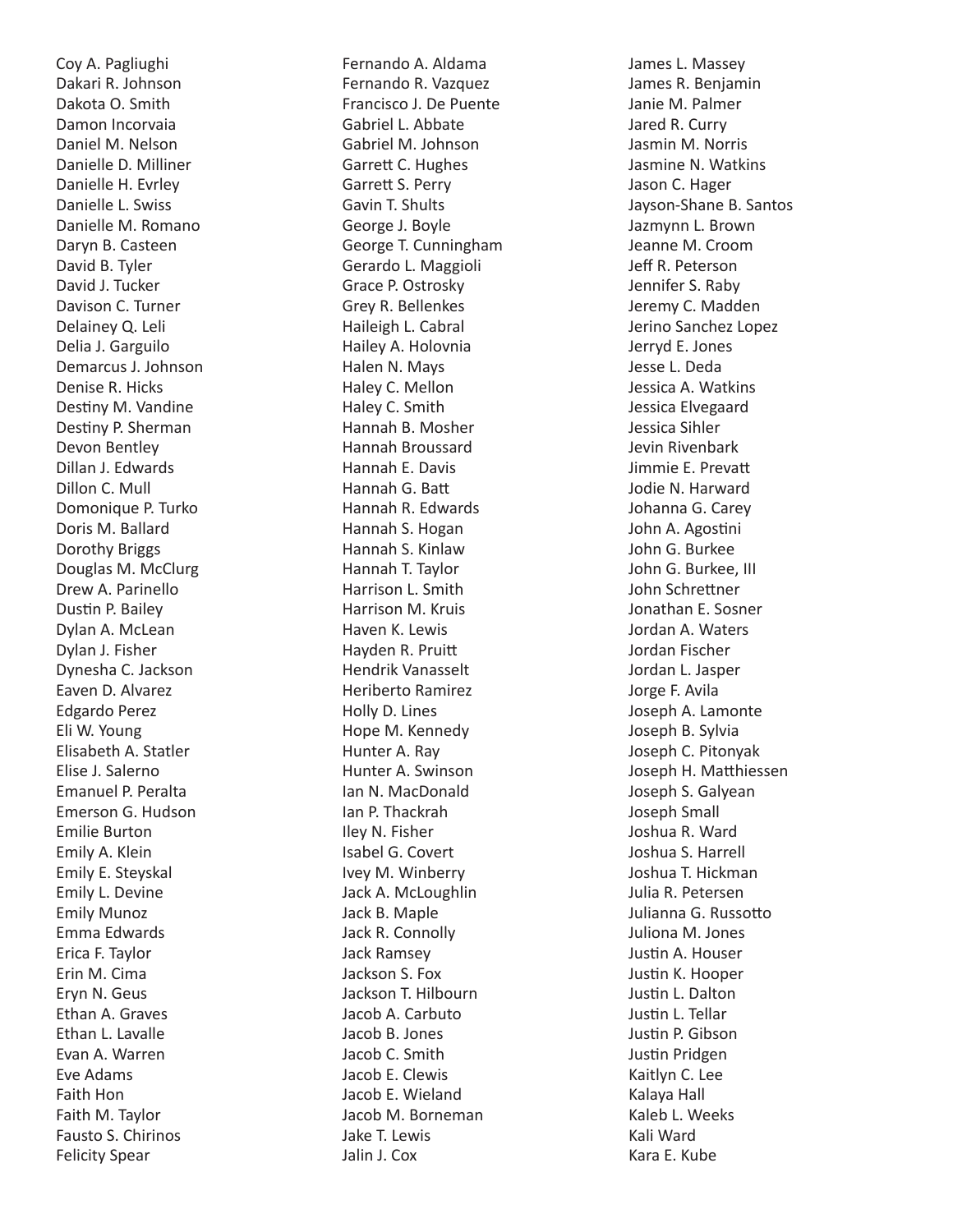Kara L. Bhullar Karen K. Nguyen Karen Rodriguez Karigan M. Sapp Karina Sanchez Karlye A. Valente Karlyn T. Stanfield Kasey A. Parrott Katelyn A. Lanier Katelyn M. Cawood Katelyn R. Harless Katherine H. Tharrington Kaylee M. Hall Kaylyn M. Altman Keegan M. Martin Kellie J. Sorrell Kelly Bondeson Kelly C. Ramos Kelly Colwell Kelsea N. Meadows Kelsey E. Belk Kelsey P. Williams Kenn Q. Franceschini Kennedy Duncan Kerri L. Taylor Keyana L. Brown Khristian M. Palmer Kirbyanne E. Sherman Kirstin A. Nielsen Kristen B. Midgett Kristy English Krystal N. Jones Kyle D. Bish Kyle D. Hartrum Lauren A. Jackson Lauren Fassnacht Lauren M. Ingraham Lauren M. Ziehm Liam C. Collier Liam J. Coyle Liam J. Stevens Lily B. Hosea Lily E. Mitchell Lindsay R. Mills Lindsey A. Bonifacius Logan D. Wolf Logan Z. Tomasak Lucas P. Davis Lucy C. Myers Luis Martinezreyes Macey S. Quackenbush Macie A. Johnson MacKenzie Williams Madeline E. Bullock Madelyn A. Parker

Madison E. Courtney Madison E. Kita Madison L. Mobley Madison N. Kebschull Mandy Zhang Marc G. Pridgen Marco A. Guerra Marcus Magruder Marena V. Miesse Margaret Howes Mariam Elias Maribel Parada Sanchez Marina A. Robichau Marissa A. Hunt Mark A. House, Jr. Matthew A. Rivenbark Matthew D. Hennessy Matthew E. Reed Matthew R. Sowers Matthew S. Bradfield Matthew S. Oates Matthew Spencer Maya B. Cowan McKayla C. Lawson Meagan E. Jarvis Meegan N. Bryan Megan D. Hodgin Megan E. Hight Megan E. Kramer Megan G. Tsumas Meghan T. Wenner Melissa N. Bunn Mia E. Kirbo Michael A. Collins Michael A. Gray Michael Clancy Michael J. Guy Michael J. Miller Michael J. Toon Michael K. Ashford Michael S. Willman Michael V. Schuler Michaela Collins Michelle L. Batts Morgan G. Locke Nathan B. Batts Nathan Bammert Nathan Bray Neryssa N. Donnell Nicholas A. Fauci Nicholas J. Hill Nicole R. Steenrod Noah D. Mattison Noah R. Edwards Norma R. Carcamo

Olivia K. Buffkin Olivia K. Santo Oscar V. Evans Paige J. Eby Paris E. Sabbs Patricia Polinski Patrick C. Armstrong Paul H. Sanford Payton W. Taylor Peter G. Kramer, Jr. Price J. Mealy Quavon D. White Rachael Swetnam Rachel A. Murphree Raine E. Matos Reagan V. Thompson Richard A. Relihan Richard N. Gallo Richard W. Lewis Robert B. Rehder Robert L. Fulton Robert T. Niven Ryan E. Behrent Sage M. Pasch Sallie R. O'Malley Sam G. Perryman Samantha D. Armstrong Samantha Gunning Samuel J. Randall V Samuel J. Winslow Samuel W. Hacker Sarah A. Richardson Sarah C. Lancaster Sarah E. Klinedinst Sarah L. Ruddell Sarah R. Flores Rodriguez Sarah R. Priddy Savannah M. Eubanks Scott E. Montgomery Scott Hines Scott J. Leclair Scout E. Philipp Sean P. Francis Sergio Hernandez Shana M. Vick Shane A. Lynch Shaun A. Washington Shea Jenkinson Shea M. Vore Shelby L. Lanier Shelby N. Walther Sierra V. Hummel Silvia P. Diaz King Skylar L. Wagner Sophie L. Gajewski